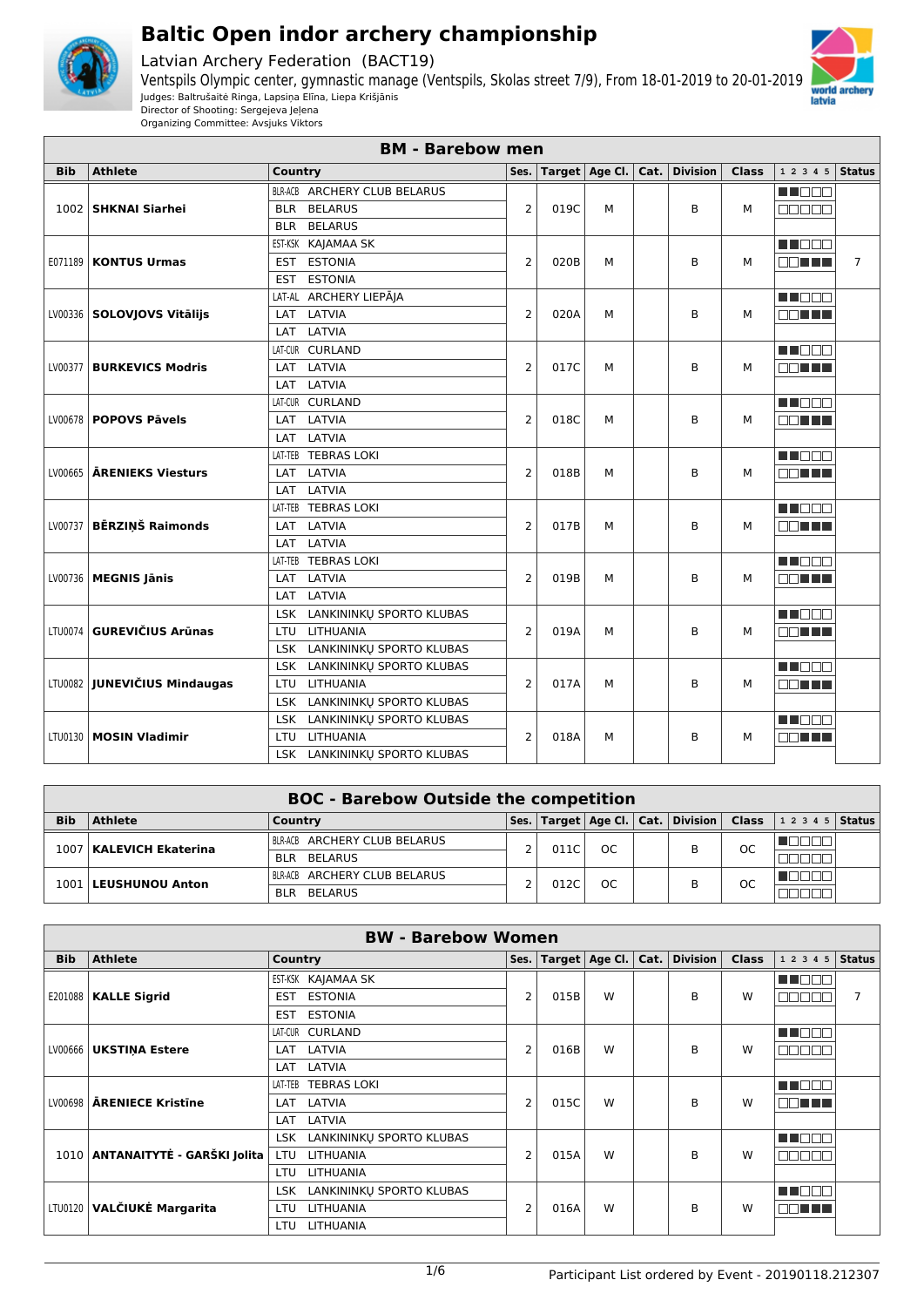

Latvian Archery Federation (BACT19)



Organizing Committee: Avsjuks Viktors

|            |                               | <b>CM - Compound Men</b>              |                |      |                  |      |                 |              |                                                                                                                                                                                                                                      |                |
|------------|-------------------------------|---------------------------------------|----------------|------|------------------|------|-----------------|--------------|--------------------------------------------------------------------------------------------------------------------------------------------------------------------------------------------------------------------------------------|----------------|
| <b>Bib</b> | <b>Athlete</b>                | Country                               | Ses.           |      | Target   Age Cl. | Cat. | <b>Division</b> | <b>Class</b> | 1 2 3 4 5                                                                                                                                                                                                                            | <b>Status</b>  |
|            | 2010   KORHONEN Markus        | ASC ASCELLA                           | $\overline{2}$ | 010C |                  |      | C               |              | MI EEE                                                                                                                                                                                                                               | $\overline{7}$ |
|            |                               | <b>FIN</b><br><b>FINLAND</b>          |                |      | М                |      |                 | м            | E BELLE                                                                                                                                                                                                                              |                |
| 1005       |                               | ARCHERY CLUB BELARUS<br>BLR-ACB       | 2              | 009B | м                |      | C               | М            | M NO O O                                                                                                                                                                                                                             |                |
|            | <b>DOROSH Pavel</b>           | <b>BELARUS</b><br><b>BLR</b>          |                |      |                  |      |                 |              | 00000                                                                                                                                                                                                                                |                |
|            |                               | EST-BHSC BALTIC HUNTER                | 2              | 006A | М                |      | C               | м            | Ma Bas                                                                                                                                                                                                                               |                |
| E050264    | <b>KOOKLA Jaan</b>            | <b>ESTONIA</b><br><b>EST</b>          |                |      |                  |      |                 |              | <b>OO HEL</b>                                                                                                                                                                                                                        |                |
| E070767    | <b>MARANDI Mart</b>           | EST-BHSC BALTIC HUNTER                | 2              | 003A | м                |      | C               | м            | M DE O                                                                                                                                                                                                                               |                |
|            |                               | <b>ESTONIA</b><br><b>EST</b>          |                |      |                  |      |                 |              | 88 H H                                                                                                                                                                                                                               |                |
|            | <b>RESSAR Evert</b>           | EST-BHSC BALTIC HUNTER                | 2              | 005A | м                |      | C               | м            | M TOO B                                                                                                                                                                                                                              |                |
| E171083    |                               | EST ESTONIA                           |                |      |                  |      |                 |              | OO TITLE                                                                                                                                                                                                                             |                |
| E130776    | VÕHUMÕÕK Indrek               | EST-BHSC BALTIC HUNTER                | 2              | 004A | м                |      | C               | м            | MN 888                                                                                                                                                                                                                               |                |
|            |                               | <b>ESTONIA</b><br><b>EST</b>          |                |      |                  |      |                 |              | 88 H H                                                                                                                                                                                                                               |                |
|            | <b>PRUULI Aivar</b>           | EST-TVK TARTU VIBUKLUBI               | 2              | 007A | М                |      | C               | М            | M TOO O                                                                                                                                                                                                                              |                |
| E160878    |                               | <b>ESTONIA</b><br><b>EST</b>          |                |      |                  |      |                 |              | 88 N N N                                                                                                                                                                                                                             |                |
| LTU0090    | <b>KARPAVIČIUS Žydrūnas</b>   | KAUNO SPORTO ASOCIACIJA<br><b>KSA</b> | 2              | 003C | м                |      | C               | М            | <b>REGGO</b>                                                                                                                                                                                                                         |                |
|            |                               | LTU<br>LITHUANIA                      |                |      |                  |      |                 |              | <b>NATION</b>                                                                                                                                                                                                                        |                |
|            | LTU0154   PRAPUOLENIS Arvydas | <b>KSA</b><br>KAUNO SPORTO ASOCIACIJA | $\overline{2}$ | 005C | М                |      | C               | М            | MN 888                                                                                                                                                                                                                               |                |
|            |                               | LTU<br><b>LITHUANIA</b>               |                |      |                  |      |                 |              | 88 N N N                                                                                                                                                                                                                             |                |
| LTU0177    | ŠIGAUSKAS Vladas              | KAUNO SPORTO ASOCIACIJA<br><b>KSA</b> | $\overline{2}$ | 004C | м                |      | C               | М            | M NO O O                                                                                                                                                                                                                             |                |
|            |                               | LITHUANIA<br>LTU                      |                |      |                  |      |                 |              | 88 H H                                                                                                                                                                                                                               |                |
|            |                               | LAT-AIM AIM ARCHERY                   | $\overline{2}$ | 010A | м                |      | C               | м            | <b>RECOD</b>                                                                                                                                                                                                                         |                |
|            | $LV00443$   SILOVS Edgars     | LATVIA<br>LAT                         |                |      |                  |      |                 |              | OO HEE                                                                                                                                                                                                                               |                |
|            | $LV00426$   AIGARS Jānis      | LAT-AL ARCHERY LIEPĀJA                | 2              | 009C | М                |      | C               | м            | MN 888                                                                                                                                                                                                                               |                |
|            |                               | LATVIA<br>LAT                         |                |      |                  |      |                 |              | <b>00000</b>                                                                                                                                                                                                                         |                |
|            | LV00161   JAKUBANECS Jānis    | LAT-AMA AMAZONES                      | 2              | 007B | м                |      | C               | м            | THEED                                                                                                                                                                                                                                |                |
|            |                               | LATVIA<br>LAT                         |                |      |                  |      |                 |              | <b>ODE EN</b>                                                                                                                                                                                                                        |                |
| LV00525    | <b>VAGANOVS Roberts</b>       | LAT-AMA AMAZONES                      | 2              | 006B | м                |      | C               | м            | MU DO O                                                                                                                                                                                                                              |                |
|            |                               | LAT LATVIA                            |                |      |                  |      |                 |              | OO HA                                                                                                                                                                                                                                |                |
|            | $LV00405$   SKAPARS Juris     | LAT-ĶŠ ĶEKAVAS ŠAUTRA                 | 2              | 007C | М                |      | C               | М            | M NOCI                                                                                                                                                                                                                               |                |
|            |                               | LATVIA<br>LAT                         |                |      |                  |      |                 |              | Maaaa                                                                                                                                                                                                                                |                |
|            | LV00578 STRAZDIŅŠ Toms        | LAT-KŠ KEKAVAS ŠAUTRA                 | 2              | 008C | М                |      | C               | М            | MU DO O                                                                                                                                                                                                                              |                |
|            |                               | LATVIA<br>LAT                         |                |      |                  |      |                 |              | <b>BBBBB</b>                                                                                                                                                                                                                         |                |
|            | LV00131   JONASTS Gints       | LAT-LPK AMAZONES / LPK                | 2              | 008B | М                |      | C               | м            | <b>NH</b> OOO                                                                                                                                                                                                                        |                |
|            |                               | LATVIA<br>LAT                         |                |      |                  |      |                 |              | 88 <b>88 88</b>                                                                                                                                                                                                                      |                |
|            | LV00142   MELEŠKEVIČS Sergejs | LAT-0DI ODISEJS                       | $\overline{2}$ | 005B | М                |      | C               | М            | MU DO O                                                                                                                                                                                                                              |                |
|            |                               | LATVIA<br>LAT                         |                |      |                  |      |                 |              | nn an L                                                                                                                                                                                                                              |                |
|            | LV00487   ŠAVŠAJEVS Timurs    | LAT-ODI ODISEIS                       | $\overline{2}$ | 003B | м                |      | C               | М            | <u>Li i Biblio Biblio Biblio Biblio Biblio Biblio Biblio Biblio Biblio Biblio Biblio Biblio Biblio Biblio Biblio Biblio Biblio Biblio Biblio Biblio Biblio Biblio Biblio Biblio Biblio Biblio Biblio Biblio Biblio Biblio Biblio</u> |                |
|            |                               | LAT LATVIA                            |                |      |                  |      |                 |              |                                                                                                                                                                                                                                      |                |
|            | LV00450   TITOVS Aleksandrs   | LAT-ODI ODISEJS                       | 2              | 004B | м                |      | C               | м            | <b>RECODE</b>                                                                                                                                                                                                                        |                |
|            |                               | LAT LATVIA                            |                |      |                  |      |                 |              | 80 H H H                                                                                                                                                                                                                             |                |
|            | LV00001   KUZNECOVS Andris    | LAT-SAV SAVAGE ARCHER                 | 2              | 009A | м                |      | C               | м            | M DE S                                                                                                                                                                                                                               |                |
|            |                               | LAT LATVIA                            |                |      |                  |      |                 |              | <b>DDDDD</b>                                                                                                                                                                                                                         |                |
|            | 1006   HOVIADOVSKYI Roman     | UKR-DINAMO DINAMO                     | 2              | 010B | м                |      | C               | м            | <b>RECOD</b>                                                                                                                                                                                                                         |                |
|            |                               | UKR UKRAINE                           |                |      |                  |      |                 |              | <b>OONER</b>                                                                                                                                                                                                                         |                |
|            | LTU0225   ŠAUMANAS Algirdas   | ULK UTENOS LANKININKŲ KLUBAS          | 2              | 006C | м                |      | C               | м            | M DE S                                                                                                                                                                                                                               |                |
|            |                               | LIT.<br>LITHUANIA                     |                |      |                  |      |                 |              | E E FIFIT                                                                                                                                                                                                                            |                |

| <b>CW - Compound bow women</b> |                                  |                                       |                |           |   |  |                                    |              |                    |  |
|--------------------------------|----------------------------------|---------------------------------------|----------------|-----------|---|--|------------------------------------|--------------|--------------------|--|
| <b>Bib</b>                     | <b>Athlete</b>                   | Country                               | Ses.           |           |   |  | Target   Age Cl.   Cat.   Division | <b>Class</b> | 1 2 3 4 5   Status |  |
| E160697                        | <b>HÕIM Emily</b>                | TARTU VK / TARTU VALLA SK<br>EST-TVK2 | 2              | 001C      | W |  | C                                  | W            | MN 888             |  |
|                                |                                  | <b>ESTONIA</b><br><b>EST</b>          |                |           |   |  |                                    |              | MA HILLI           |  |
| LV00463                        | <b>GRĪNVALDE Janeta</b>          | <b>ODISEIS</b><br>LAT-ODI             | 2              | 001B      | W |  | $\overline{ }$                     | W            | MN 888             |  |
|                                |                                  | LAT LATVIA                            |                |           |   |  |                                    |              | ON HELL            |  |
| LV00527                        | <b>KARĒLE Aleksandra</b>         | <b>ODISEIS</b><br>LAT-ODI             | 2              |           | W |  | $\overline{ }$                     | W            | M NO BIG           |  |
|                                |                                  | LATVIA<br>LAT                         |                | 002B      |   |  |                                    |              | ک کا کا ک          |  |
|                                | LTU0270 <b>APACENKAITĖ Greta</b> | ULK UTENOS LANKININKU KLUBAS          | $\overline{2}$ |           | W |  | $\sqrt{2}$                         | W            | MN DE S            |  |
|                                |                                  | <b>LITHUANIA</b><br>LTU               |                | 002A      |   |  |                                    |              | . TE E E           |  |
| LTU0224                        |                                  | ULK UTENOS LANKININKU KLUBAS          |                | 2<br>001A |   |  | $\sqrt{2}$                         | W            | M NO BIG           |  |
|                                | ŠAUMANĖ Greta                    | LITHUANIA<br>LTU                      |                |           | W |  |                                    |              | 70 O O O           |  |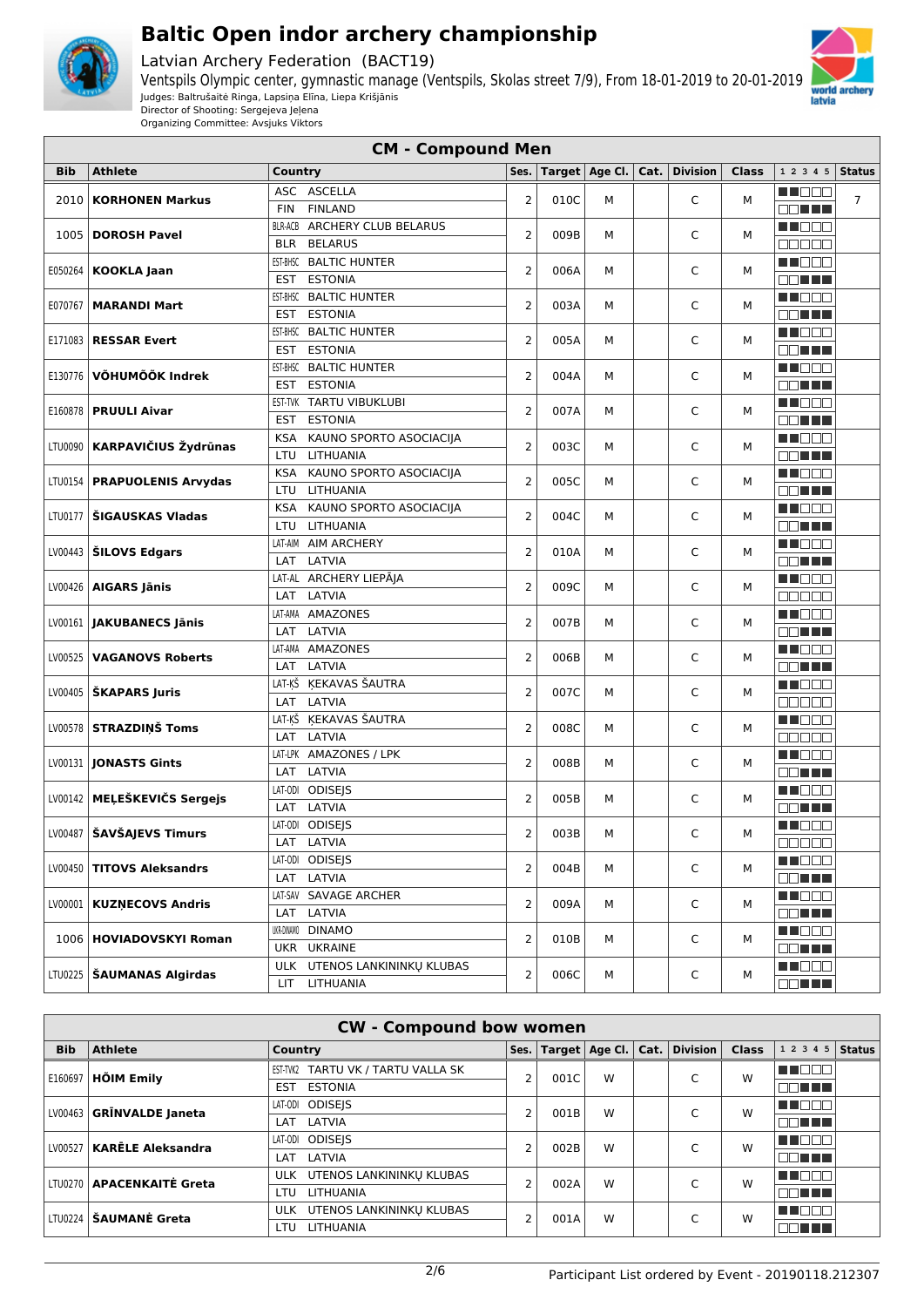

Latvian Archery Federation (BACT19)

Ventspils Olympic center, gymnastic manage (Ventspils, Skolas street 7/9), From 18-01-2019 to 20-01-2019 Judges: Baltrušaitė Ringa, Lapsiņa Elīna, Liepa Krišjānis Director of Shooting: Sergejeva Jeļena



Organizing Committee: Avsjuks Viktors

|            | <b>LM - Longbow Men</b>         |                                        |                |      |                                 |   |          |              |                 |  |  |
|------------|---------------------------------|----------------------------------------|----------------|------|---------------------------------|---|----------|--------------|-----------------|--|--|
| <b>Bib</b> | <b>Athlete</b>                  | Country                                | Ses.           |      | Target $ $ Age Cl. $ $ Cat. $ $ |   | Division | <b>Class</b> | $12345$ Status  |  |  |
| 1008       | <b>ROMANOVICH Aleksey</b>       | <b>ARCHERY CLUB BELARUS</b><br>BLR-ACB | $\overline{2}$ | 013C | M                               |   |          | М            | ma mat          |  |  |
|            |                                 | <b>BELARUS</b><br><b>BLR</b>           |                |      |                                 |   |          |              | MA HELL         |  |  |
| LV00508    | <b>DREIMANIS Edgars</b>         | <b>SAVAGE ARCHER</b><br>LAT-SAV        | $\overline{2}$ | 012B | М                               |   |          | М            | u mana          |  |  |
|            |                                 | LATVIA<br>LAT                          |                |      |                                 |   |          |              | man ma          |  |  |
|            | LV00606   LIGNICKIS Arnis       | <b>SAVAGE ARCHER</b><br>LAT-SAV        | $\overline{2}$ | 012A | M                               |   |          | М            | TI NOT          |  |  |
|            |                                 | LATVIA<br>LAT                          |                |      |                                 |   |          |              | <b>NOTE E</b>   |  |  |
| LV00009    | <b>NOVADS Kristaps</b>          | <b>SAVAGE ARCHER</b><br>LAT-SAV        | $\overline{2}$ | 014A | М                               |   |          | M            | TEER            |  |  |
|            |                                 | LATVIA<br>LAT                          |                |      |                                 |   |          |              | NN HEI          |  |  |
| LV00003    | ŠVEICIS Andis                   | LAT-SAV SAVAGE ARCHER                  | $\overline{2}$ | 013A | M                               |   |          | M            | <b>TEER</b>     |  |  |
|            |                                 | LATVIA<br>LAT                          |                |      |                                 |   |          |              | <b>FIFTE EL</b> |  |  |
|            | LTU0136   NAUMAVIČIUS Vitalijus | STRÈLÈ<br><b>STR</b>                   | $\overline{2}$ | 013B | M                               |   |          | M            | UN FIFIT        |  |  |
|            |                                 | LITHUANIA<br>LTU.                      |                |      |                                 |   |          |              | man ma          |  |  |
| LTU0173    | <b>SEKORSKAS Egidijus</b>       | STRÈLÈ<br><b>STR</b>                   |                |      | $\overline{2}$<br>014B          | M |          | М            | TIOON           |  |  |
|            |                                 | <b>LITHUANIA</b><br>LTU                |                |      |                                 |   |          |              | <b>NOTHER</b>   |  |  |

|            | <b>LW - Longbow women</b>      |                         |      |      |   |   |                                            |   |                     |  |  |
|------------|--------------------------------|-------------------------|------|------|---|---|--------------------------------------------|---|---------------------|--|--|
| <b>Bib</b> | <b>Athlete</b>                 | Country                 | Ses. |      |   |   | Target   Age Cl.   Cat.   Division   Class |   | $12345$ Status      |  |  |
|            | LV00089   PAVLOVA Mairita      | LAT-AMA AMAZONES        |      | 011A | W |   |                                            | W | <u> III wa kuto</u> |  |  |
|            |                                | LATVIA<br>LAT           |      |      |   |   |                                            |   |                     |  |  |
|            | LTU0070 <b>  GRIGIENĖ Aida</b> | STR STRELE              |      |      |   |   |                                            | W | HE LJUL             |  |  |
|            |                                | <b>LITHUANIA</b><br>LTU |      | 011B |   | W |                                            |   |                     |  |  |

|            | <b>RM - Recurve bow men</b><br>Ses. Target   Age Cl.   Cat.   Division |                                       |              |      |   |  |   |              |               |               |  |  |
|------------|------------------------------------------------------------------------|---------------------------------------|--------------|------|---|--|---|--------------|---------------|---------------|--|--|
| <b>Bib</b> | <b>Athlete</b>                                                         | Country                               |              |      |   |  |   | <b>Class</b> | 1 2 3 4 5     | <b>Status</b> |  |  |
|            |                                                                        | ASRC-ŽL ASRC-ŽALIASIS LANKAS          |              |      |   |  |   |              | M DOO         |               |  |  |
|            | LTU0077   JANČIUKAS Dominykas                                          | <b>LITHUANIA</b><br><b>LTU</b>        | 1            | 011B | м |  | R | М            | n na m        |               |  |  |
|            |                                                                        | ŽL<br>ŽALIASIS LANKAS                 |              |      |   |  |   |              |               |               |  |  |
|            |                                                                        | <b>BLR-ACB ARCHERY CLUB BELARUS</b>   |              |      |   |  |   |              | M DO S        |               |  |  |
|            | 1011 USACHUK Ivan                                                      | <b>BLR BELARUS</b>                    | $\mathbf{1}$ | 010A | м |  | R | М            | 00000         |               |  |  |
|            |                                                                        | <b>BLR BELARUS</b>                    |              |      |   |  |   |              |               |               |  |  |
|            |                                                                        | EST-NSAC NS ARCHERY                   |              |      |   |  |   |              | M DE S        |               |  |  |
|            | E011194   OJAMÄE Pearu Jakob                                           | <b>ESTONIA</b><br>EST                 | $\mathbf{1}$ | 006B | М |  | R | М            | an na m       |               |  |  |
|            |                                                                        | <b>ESTONIA</b><br><b>EST</b>          |              |      |   |  |   |              |               |               |  |  |
|            |                                                                        | EST-NSAC NS ARCHERY                   |              |      |   |  |   |              | <b>HELLER</b> |               |  |  |
| E310395    | <b>OONA Märt</b>                                                       | <b>EST</b><br><b>ESTONIA</b>          | 1            | 007B | м |  | R | М            | nn an L       |               |  |  |
|            |                                                                        | <b>ESTONIA</b><br><b>EST</b>          |              |      |   |  |   |              |               |               |  |  |
|            |                                                                        | EST-NSAC<br><b>NS ARCHERY</b>         |              |      |   |  |   |              | <b>HELL</b>   |               |  |  |
|            | E080793   TOMSON Mihkel                                                | <b>EST</b><br><b>ESTONIA</b>          | $\mathbf{1}$ | 005B | м |  | R | М            | MA TE         |               |  |  |
|            |                                                                        | <b>ESTONIA</b><br><b>EST</b>          |              |      |   |  |   |              |               |               |  |  |
|            |                                                                        | HAR HARMONIJA                         |              |      |   |  |   |              | MN 888        |               |  |  |
|            | LTU0161 REČIŪGA Romualdas                                              | <b>LITHUANIA</b><br>LTU               | $\mathbf{1}$ | 012A | м |  | R | М            | 70 O O O      |               |  |  |
|            |                                                                        | <b>LITHUANIA</b><br>LTU               |              |      |   |  |   |              |               |               |  |  |
|            |                                                                        | <b>KSA</b><br>KAUNO SPORTO ASOCIACIJA |              |      |   |  |   |              | n nooc        |               |  |  |
|            | LTU0051   DIRSĖ Mindaugas                                              | LITHUANIA<br>LTU                      | $\mathbf{1}$ | 012B | м |  | R | М            | OO HEL        |               |  |  |
|            |                                                                        | LITHUANIA<br>LTU                      |              |      |   |  |   |              |               |               |  |  |
|            |                                                                        | <b>AIM ARCHERY</b><br>LAT-AIM         |              |      |   |  |   |              | n de s        |               |  |  |
|            | LV00715   KULTAEV Nikita                                               | LATVIA<br>LAT                         | 1            | 002C | М |  | R | М            | mm mm m       |               |  |  |
|            |                                                                        | LAT<br>LATVIA                         |              |      |   |  |   |              |               |               |  |  |
|            |                                                                        | <b>AIM ARCHERY</b><br>LAT-AIM         |              |      |   |  |   |              | <b>RENDER</b> |               |  |  |
|            | LV00677   PERCOVS Andrejs                                              | LATVIA<br>LAT                         | $\mathbf{1}$ | 001C | м |  | R | М            | MA HELL       |               |  |  |
|            |                                                                        | LATVIA<br>LAT                         |              |      |   |  |   |              |               |               |  |  |
|            |                                                                        | LAT-AIM AIM ARCHERY                   |              |      |   |  |   |              | M DOO         |               |  |  |
|            | LV00436 SINNIKOVS Nikolajs                                             | LAT LATVIA                            | $\mathbf{1}$ | 003C | M |  | R | М            | an na m       |               |  |  |
|            |                                                                        | LAT LATVIA                            |              |      |   |  |   |              |               |               |  |  |
|            |                                                                        | LAT-AL ARCHERY LIEPĀJA                |              |      |   |  |   |              | M DE E        |               |  |  |
|            | $LV00323$ BRUŽIS Jānis                                                 | LAT LATVIA                            | 1            | 010C | М |  | R | М            | E E E E       |               |  |  |
|            |                                                                        | LAT LATVIA                            |              |      |   |  |   |              |               |               |  |  |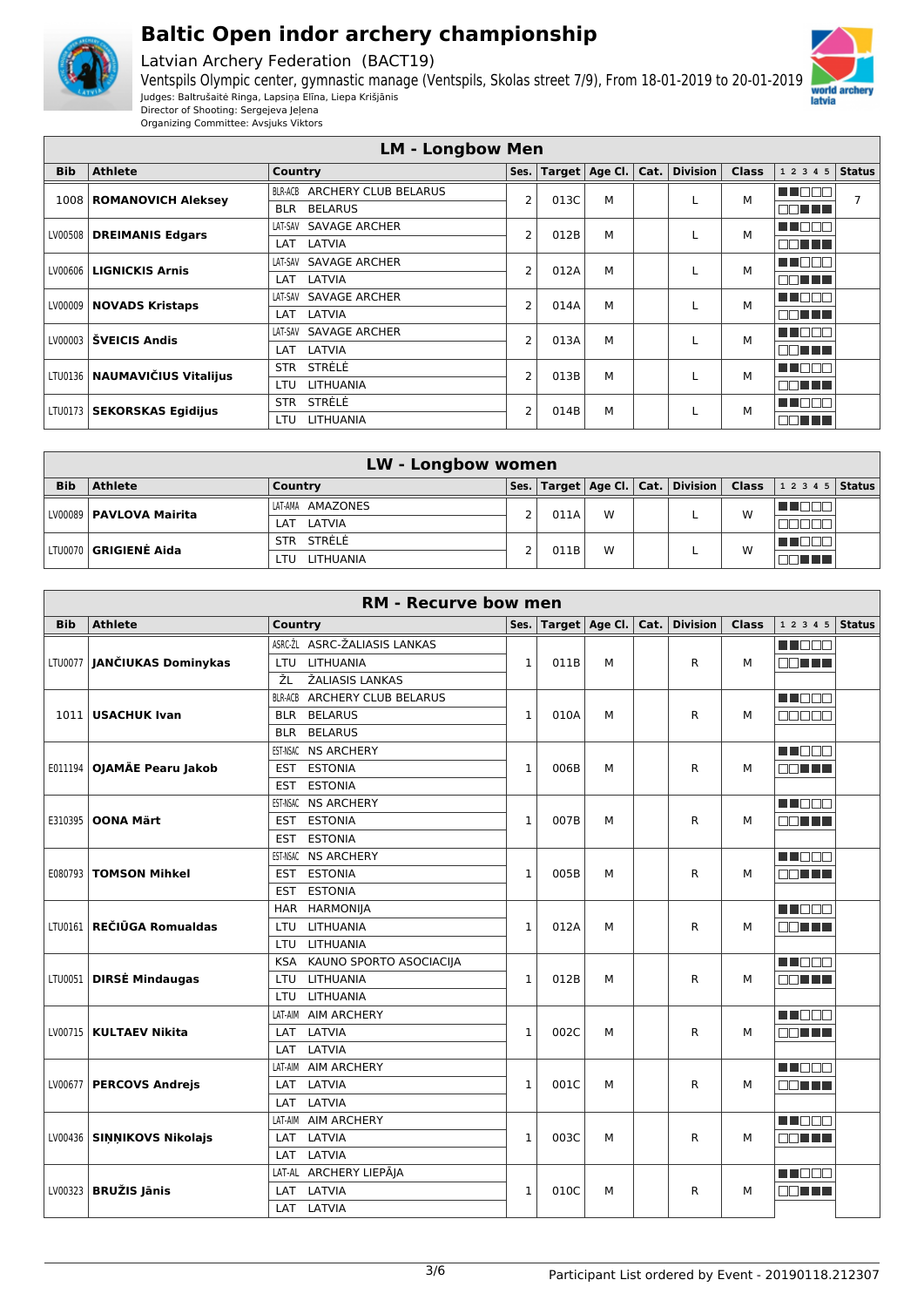

Latvian Archery Federation (BACT19)





| <b>RM - Recurve bow men</b><br>Continue |                               |                            |              |      |                |      |                 |              |                             |               |
|-----------------------------------------|-------------------------------|----------------------------|--------------|------|----------------|------|-----------------|--------------|-----------------------------|---------------|
| <b>Bib</b>                              | <b>Athlete</b>                | <b>Country</b>             | Ses.         |      | Target Age Cl. | Cat. | <b>Division</b> | <b>Class</b> | 1 2 3 4 5                   | <b>Status</b> |
|                                         |                               | LAT-AMA AMAZONES           |              |      |                |      |                 |              | MN 888                      |               |
| LV00062                                 | <b>APSĪTIS Jānis</b>          | LATVIA<br>LAT              | $\mathbf 1$  | 008A | М              |      | R               | М            | OO TITL                     |               |
|                                         |                               | LATVIA<br>LAT              |              |      |                |      |                 |              |                             |               |
|                                         |                               | AMAZONES<br>LAT-AMA        |              |      |                |      |                 |              | M DO O                      |               |
| LV00046                                 | LAPSIŅŠ Eduards               | LATVIA<br>LAT              | $\mathbf{1}$ | 007A | М              |      | R               | М            | e e l'Illi                  |               |
|                                         |                               | LATVIA<br>LAT              |              |      |                |      |                 |              |                             |               |
|                                         |                               | <b>AMAZONES</b><br>LAT-AMA |              |      |                |      |                 |              | M NO SO                     |               |
|                                         | LV00528   LINDE Mārtiņš       | LATVIA<br>LAT              | $\mathbf 1$  | 003A | М              |      | R               | М            | nn an L                     |               |
|                                         |                               | LATVIA<br><b>LAT</b>       |              |      |                |      |                 |              |                             |               |
|                                         |                               | AMAZONES<br>LAT-AMA        |              |      |                |      |                 |              | M NO SO                     |               |
| LV00182                                 | <b>MOROZKOV Samir</b>         | LATVIA<br>LAT              | $\mathbf{1}$ | 004A | м              |      | R               | М            | <b>RENTIN</b>               |               |
|                                         |                               | LATVIA<br>LAT              |              |      |                |      |                 |              |                             |               |
|                                         |                               | LAT-AMA AMAZONES           |              |      |                |      |                 |              | <u>maca</u>                 |               |
|                                         | LV00515 RABKEVIČS Ivars       | LATVIA<br>LAT              | $\mathbf{1}$ | 001A | М              |      | R               | М            | OO TITLE                    |               |
|                                         |                               | LATVIA<br>LAT              |              |      |                |      |                 |              |                             |               |
|                                         |                               | LAT-AMA<br><b>AMAZONES</b> |              |      |                |      |                 |              | <b>HEDDE</b>                |               |
|                                         | LV00541   SAARS Raivo         | LATVIA<br>LAT              | 1            | 009A | М              |      | R               | М            | <b>ODEE</b> T               |               |
|                                         |                               | LATVIA<br><b>LAT</b>       |              |      |                |      |                 |              |                             |               |
|                                         |                               | AMAZONES<br>LAT-AMA        |              |      |                |      |                 |              | M DOO                       |               |
|                                         | LV00186   SERGEJEVS Romans    | LATVIA<br>LAT              | $\mathbf 1$  | 002A | м              |      | R               | м            | 88 <b>88 88 88</b>          |               |
|                                         |                               | LAT<br>LATVIA              |              |      |                |      |                 |              |                             |               |
|                                         |                               | LAT-AMA AMAZONES           |              |      |                |      |                 |              | ME OO O                     |               |
|                                         | LV00585   SVIRSKIS Mārtinš    | LAT LATVIA                 | $\mathbf{1}$ | 006A | м              |      | R               | М            | OO TITLE                    |               |
|                                         |                               | LATVIA<br>LAT              |              |      |                |      |                 |              |                             |               |
|                                         |                               | <b>AMAZONES</b><br>LAT-AMA |              |      |                |      |                 |              | MU O O O                    |               |
|                                         | LV00068   VALDMANIS Jānis     | LATVIA<br>LAT              | 1            | 005A | М              |      | R               | М            | an na T                     |               |
|                                         |                               | LATVIA<br><b>LAT</b>       |              |      |                |      |                 |              |                             |               |
|                                         |                               | <b>CURLAND</b><br>LAT-CUR  |              |      |                |      |                 |              | <b>HILL</b>                 |               |
|                                         | LV00376   LAGZDIŅŠ Lauris     | LATVIA<br>LAT              | $\mathbf{1}$ | 009B | М              |      | R               | М            | 80 H H                      |               |
|                                         |                               | LATVIA<br>LAT              |              |      |                |      |                 |              |                             |               |
|                                         |                               | LAT-CUR CURLAND            |              |      |                |      |                 |              | M NO SO                     |               |
|                                         | LV00315   LUTERS Kaspars      | LAT LATVIA                 | $\mathbf{1}$ | 008B | М              |      | R               | М            | E E H                       |               |
|                                         |                               | LATVIA<br>LAT              |              |      |                |      |                 |              |                             |               |
|                                         |                               | LAT-FRM FRAM               |              |      |                |      |                 |              | <u>maca</u>                 |               |
|                                         | LV00561   FROLOVS Mihails     | LAT<br>LATVIA              | $\mathbf{1}$ | 005C | М              |      | R               | М            | <b>BBEEK</b>                |               |
|                                         |                               | LATVIA<br>LAT              |              |      |                |      |                 |              |                             |               |
|                                         |                               | LAT-FRM FRAM               |              |      |                |      |                 |              | <u>macao</u>                |               |
|                                         | LV00567   KROTOVS Aleksejs    | LAT<br>LATVIA              | 1            | 006C | м              |      | R               | М            | <b>DOLLA</b>                |               |
|                                         |                               | LAT LATVIA                 |              |      |                |      |                 |              |                             |               |
|                                         |                               | LAT-FRM FRAM               |              |      |                |      |                 |              | <b>HE</b> OOO               |               |
|                                         | $LV00565$ SEDIHS IIja         | LAT LATVIA                 | $\mathbf{1}$ | 004C | М              |      | R               | М            | <b>ODEE</b>                 |               |
|                                         |                               | LAT LATVIA                 |              |      |                |      |                 |              |                             |               |
|                                         |                               | LAT-LIN LINDALES UGUNS     |              |      |                |      |                 |              | M DOG                       |               |
|                                         | LV00640   KAULINŠ Girts       | LAT<br>LATVIA              | $\mathbf 1$  | 012C | м              |      | R               | М            | <b>OO HEL</b>               |               |
|                                         |                               | LAT<br>LATVIA              |              |      |                |      |                 |              |                             |               |
|                                         |                               | LAT-0DI ODISEJS            |              |      |                |      |                 |              | <b>RECE</b>                 |               |
|                                         | $LV00286$ BLAZE Davis         | LAT LATVIA                 | $\mathbf{1}$ | 008C | М              |      | R               | М            | 88 <b>88 88 88</b>          |               |
|                                         |                               | LAT LATVIA                 |              |      |                |      |                 |              |                             |               |
|                                         |                               | LAT-ODI ODISEJS            |              |      |                |      |                 |              | NH DE E                     |               |
|                                         | LV00148   OPOLČENOVS Aleksejs | LAT LATVIA                 | $\mathbf 1$  | 007C | М              |      | R               | М            | 88 E E E                    |               |
|                                         |                               | LAT LATVIA                 |              |      |                |      |                 |              |                             |               |
|                                         |                               | LAT-0DI ODISEJS            |              |      |                |      |                 |              | M DOO                       |               |
|                                         | LV00147 SKREBELS Igors        | LAT LATVIA                 | $\mathbf{1}$ | 009C | м              |      | R               | М            | 88 <b>88 88</b>             |               |
|                                         |                               | LAT LATVIA                 |              |      |                |      |                 |              |                             |               |
|                                         |                               | LAT-VS VIESIS              |              |      |                |      |                 |              | <b>RECE</b>                 |               |
|                                         | 1009   KURBYKO Vladimir       | LAT LATVIA                 | 1            | 011A | М              |      | R               | М            | <b>OO HEL</b>               |               |
|                                         |                               | LAT LATVIA                 |              |      |                |      |                 |              |                             |               |
|                                         |                               | LAT12 ARCHERY LIEPĀJA      |              |      |                |      |                 |              | M DE E                      |               |
|                                         | $LV00629$ SPAGIS Aigars       | LAT LATVIA                 | $\,1$        | 011C | М              |      | R               | М            | $\Box$ $\Box$ $\Box$ $\Box$ |               |
|                                         |                               | LAT LATVIA                 |              |      |                |      |                 |              |                             |               |
|                                         |                               |                            |              |      |                |      |                 |              |                             |               |

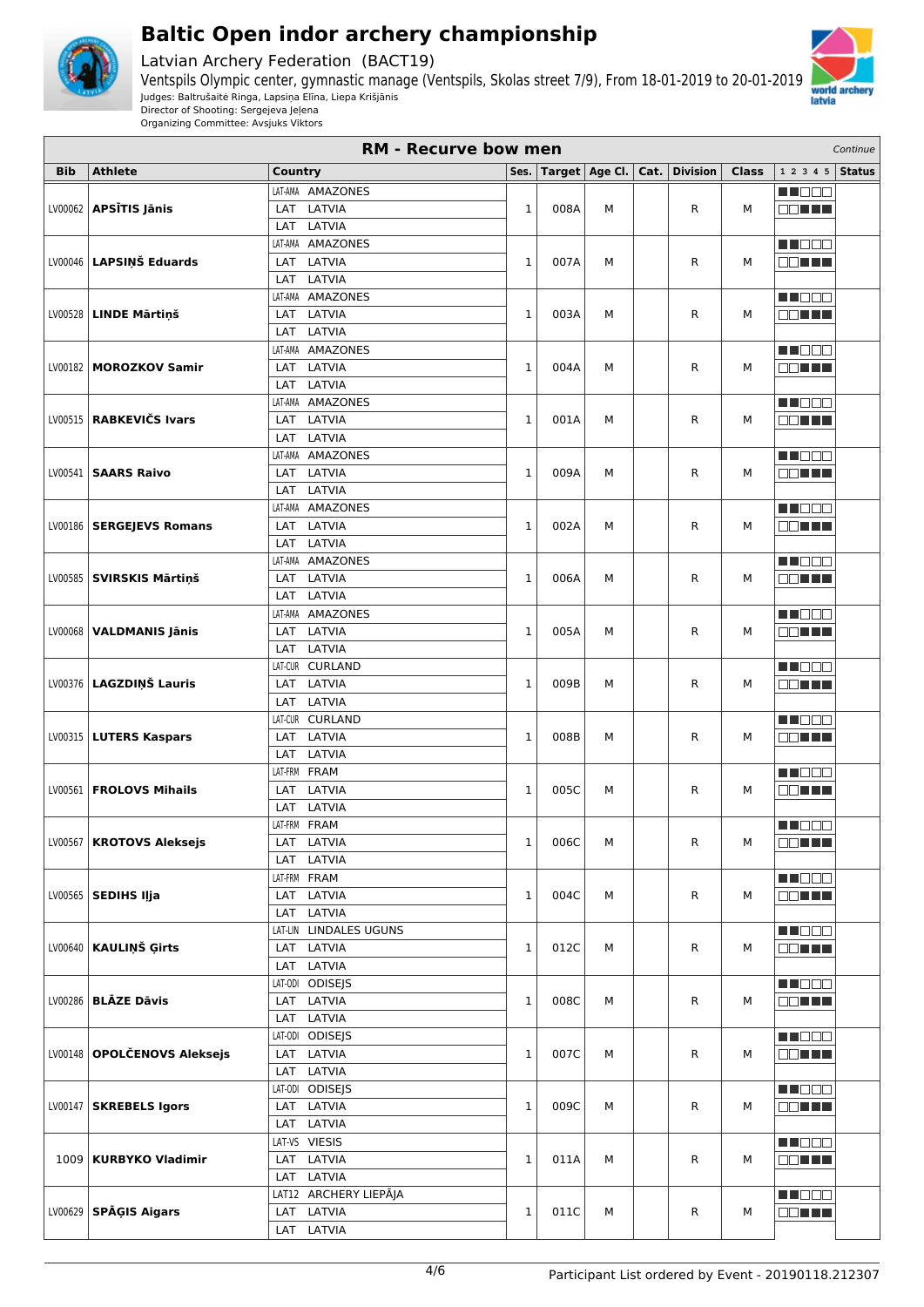

Latvian Archery Federation (BACT19)

Ventspils Olympic center, gymnastic manage (Ventspils, Skolas street 7/9), From 18-01-2019 to 20-01-2019 Judges: Baltrušaitė Ringa, Lapsiņa Elīna, Liepa Krišjānis Director of Shooting: Sergejeva Jeļena



|            | <b>RM - Recurve bow men</b><br>Continue<br>Ses.   Target   Age Cl.   Cat.   Division |                                        |              |      |   |   |   |              |                |               |
|------------|--------------------------------------------------------------------------------------|----------------------------------------|--------------|------|---|---|---|--------------|----------------|---------------|
| <b>Bib</b> | <b>Athlete</b>                                                                       | Country                                |              |      |   |   |   | <b>Class</b> | 1 2 3 4 5      | <b>Status</b> |
|            |                                                                                      | LSK LANKININKU SPORTO KLUBAS           |              |      |   |   |   |              | M DO 1         |               |
|            | LTU0084   <b>JURGAITIS Aidas</b>                                                     | <b>LITHUANIA</b><br>LIT                | $\mathbf{1}$ | 003B | M |   | R | м            | <b>DOMINIA</b> |               |
|            |                                                                                      | LSKT LSK TEAM                          |              |      |   |   |   |              |                |               |
|            |                                                                                      | LANKININKU SPORTO KLUBAS<br>LSK        |              |      |   |   |   |              | n de e         |               |
|            | LTU0104   KUZNECOV Dmitrij                                                           | LITHUANIA<br>LTU                       | $\mathbf{1}$ | 004B | M |   | R | м            | MA TITLE       |               |
|            |                                                                                      | LSKT LSK TEAM                          |              |      |   |   |   |              |                |               |
|            |                                                                                      | LANKININKU SPORTO KLUBAS<br>LSK        |              |      |   |   |   |              | n na Bibli     |               |
|            | LTU0119   MALDUTIS Gintaras                                                          | <b>LITHUANIA</b><br>LTU                | 1            | 001B | M |   | R | м            | MA TITLE       |               |
|            |                                                                                      | LSKT LSK TEAM                          |              |      |   |   |   |              |                |               |
|            |                                                                                      | VILNIAUS LANKININKU KLUBAS<br>VMSC-LSK |              |      |   |   |   |              | M BER          |               |
|            | LTU0245   ANTANAITIS Justas                                                          | <b>LITHUANIA</b><br>LTU                | 1            | 002B | M |   | R | м            | 30 D D D       |               |
|            |                                                                                      | ŽL<br>ŽALIASIS LANKAS                  |              |      |   |   |   |              |                |               |
|            |                                                                                      | ŽL<br>ŽALIASIS LANKAS                  |              |      |   |   |   |              | M DO O         |               |
|            | LTU0199   TIMINSKAS Ugnius                                                           | <b>LITHUANIA</b><br>LTU                | $\mathbf{1}$ | 010B | M | R |   | М            | an na m        |               |
|            |                                                                                      | ŽL<br>ŽALIASIS LANKAS                  |              |      |   |   |   |              |                |               |

|         | <b>RW - Recurve bow women</b><br>Target $ $ Age Cl. $ $ Cat. $ $ Division<br>$12345$ Status<br><b>Bib</b><br><b>Athlete</b><br>Country<br>Ses.<br><b>Class</b> |                              |              |      |   |  |              |   |               |                |  |  |
|---------|----------------------------------------------------------------------------------------------------------------------------------------------------------------|------------------------------|--------------|------|---|--|--------------|---|---------------|----------------|--|--|
|         |                                                                                                                                                                |                              |              |      |   |  |              |   |               |                |  |  |
|         |                                                                                                                                                                | ASRC-ŽL ASRC-ŽALIASIS LANKAS |              |      |   |  |              |   | MT OO O       |                |  |  |
| LTU0001 | <b>ABRAMAITYTE Kristina</b>                                                                                                                                    | <b>LITHUANIA</b><br>LTU      | $\mathbf{1}$ | 019B | W |  | $\mathsf{R}$ | W | 88 H H        |                |  |  |
|         |                                                                                                                                                                | ŽL<br>ŽALIASIS LANKAS        |              |      |   |  |              |   |               |                |  |  |
|         |                                                                                                                                                                | EST-NSAC NS ARCHERY          |              |      |   |  |              |   | M M M M M     |                |  |  |
|         | <b>E280802   LUIGE Karoli</b>                                                                                                                                  | <b>ESTONIA</b><br><b>EST</b> | $\mathbf{1}$ | 019C | W |  | R            | W | 88 E E E      |                |  |  |
|         |                                                                                                                                                                | <b>ESTONIA</b><br>EST        |              |      |   |  |              |   |               |                |  |  |
|         |                                                                                                                                                                | EST-NSAC NS ARCHERY          |              |      |   |  |              |   | M DO O        |                |  |  |
|         | E011293   PÄRNAT Reena                                                                                                                                         | EST ESTONIA                  | $\mathbf{1}$ | 020C | W |  | $\mathsf{R}$ | W | OO TITL       |                |  |  |
|         |                                                                                                                                                                | <b>ESTONIA</b><br><b>EST</b> |              |      |   |  |              |   |               |                |  |  |
|         |                                                                                                                                                                | LAT-AIM AIM ARCHERY          |              |      |   |  |              |   | M NOOO        |                |  |  |
|         | LV00396   PERCOVA Nadežda                                                                                                                                      | LAT LATVIA                   | $\mathbf{1}$ | 018C | W |  | R            | W | <b>RON EN</b> |                |  |  |
|         |                                                                                                                                                                | LATVIA<br>LAT                |              |      |   |  |              |   |               |                |  |  |
|         |                                                                                                                                                                | LAT-AIM AIM ARCHERY          |              |      |   |  |              |   | M NO OO       |                |  |  |
|         | LV00091   RJABKOVA Marina                                                                                                                                      | LAT LATVIA                   | $\mathbf{1}$ | 017C | W |  | $\mathsf{R}$ | W | aa min        |                |  |  |
|         |                                                                                                                                                                | LATVIA<br>LAT                |              |      |   |  |              |   |               |                |  |  |
|         |                                                                                                                                                                | LAT-AL ARCHERY LIEPĀJA       |              |      |   |  |              |   | M NO B O      |                |  |  |
|         | $LV00345$ GARDE Emilija                                                                                                                                        | LAT LATVIA                   | $\mathbf 1$  | 016C | W |  | R            | W | OO TITI       |                |  |  |
|         |                                                                                                                                                                | LATVIA<br>LAT                |              |      |   |  |              |   |               |                |  |  |
|         |                                                                                                                                                                | LAT-AMA AMAZONES             |              |      |   |  |              |   | <b>RECODE</b> |                |  |  |
|         | $LV00334$ BARENE Irina                                                                                                                                         | LAT LATVIA                   | $\mathbf{1}$ | 021C | W |  | $\mathsf{R}$ | W | OO TITL       |                |  |  |
|         |                                                                                                                                                                | LATVIA<br>LAT                |              |      |   |  |              |   |               |                |  |  |
|         |                                                                                                                                                                | LAT-AMA AMAZONES             |              |      |   |  |              |   | MN 888        |                |  |  |
|         | LV00709   BLŪMENTĀLE-UISKA Līga                                                                                                                                | LAT LATVIA                   | $\mathbf 1$  | 021A | W |  | $\mathsf{R}$ | W | 80 H H        |                |  |  |
|         |                                                                                                                                                                | LATVIA<br>LAT                |              |      |   |  |              |   |               |                |  |  |
|         |                                                                                                                                                                | LAT-AMA AMAZONES             |              |      |   |  |              |   | M NOOC        |                |  |  |
|         | LV00088   DENISENOKA Līga Ilona                                                                                                                                | LAT LATVIA                   | $\mathbf{1}$ | 019A | W |  | $\mathsf{R}$ | W | 88 H H        |                |  |  |
|         |                                                                                                                                                                | LAT LATVIA                   |              |      |   |  |              |   |               |                |  |  |
|         |                                                                                                                                                                | LAT-AMA AMAZONES             |              |      |   |  |              |   | M NO OO       |                |  |  |
|         | LV00037   KREICBERGA Anete                                                                                                                                     | LAT LATVIA                   | $\mathbf{1}$ | 020A | W |  | $\mathsf{R}$ | W | OO HELL       |                |  |  |
|         |                                                                                                                                                                | LATVIA<br>LAT                |              |      |   |  |              |   |               |                |  |  |
|         |                                                                                                                                                                | LAT-AMA AMAZONES             |              |      |   |  |              |   | M NOOC        |                |  |  |
|         | $LV00664$   LUSTE Evija                                                                                                                                        | LAT LATVIA                   | $\mathbf{1}$ | 018A | W |  | R            | W | OO HEE        |                |  |  |
|         |                                                                                                                                                                | LATVIA<br>LAT                |              |      |   |  |              |   |               |                |  |  |
|         |                                                                                                                                                                | LAT-AMA AMAZONES             |              |      |   |  |              |   | <b>RECOR</b>  |                |  |  |
|         | LV00134   MATVEJEVA Rimma                                                                                                                                      | LAT LATVIA                   | $\mathbf{1}$ | 015A | W |  | $\mathsf{R}$ | W | OO HEL        |                |  |  |
|         |                                                                                                                                                                | LAT<br>LATVIA                |              |      |   |  |              |   |               |                |  |  |
|         |                                                                                                                                                                | LAT-AMA AMAZONES             |              |      |   |  |              |   | M NOOC        |                |  |  |
|         | LV00559   MKRJANA Karine                                                                                                                                       | LAT LATVIA                   | $\mathbf{1}$ | 017A | W |  | R            | W | MA TITULI     | $\overline{7}$ |  |  |
|         |                                                                                                                                                                | LAT LATVIA                   |              |      |   |  |              |   |               |                |  |  |
|         |                                                                                                                                                                | LAT-AMA AMAZONES             |              |      |   |  |              |   | M NOCH        |                |  |  |
|         | $LV00162$ STRELE Benita                                                                                                                                        | LAT LATVIA                   | $\mathbf{1}$ | 016A | W |  | $\mathsf{R}$ | W | man in B      | $\overline{7}$ |  |  |
|         |                                                                                                                                                                | LAT LATVIA                   |              |      |   |  |              |   |               |                |  |  |